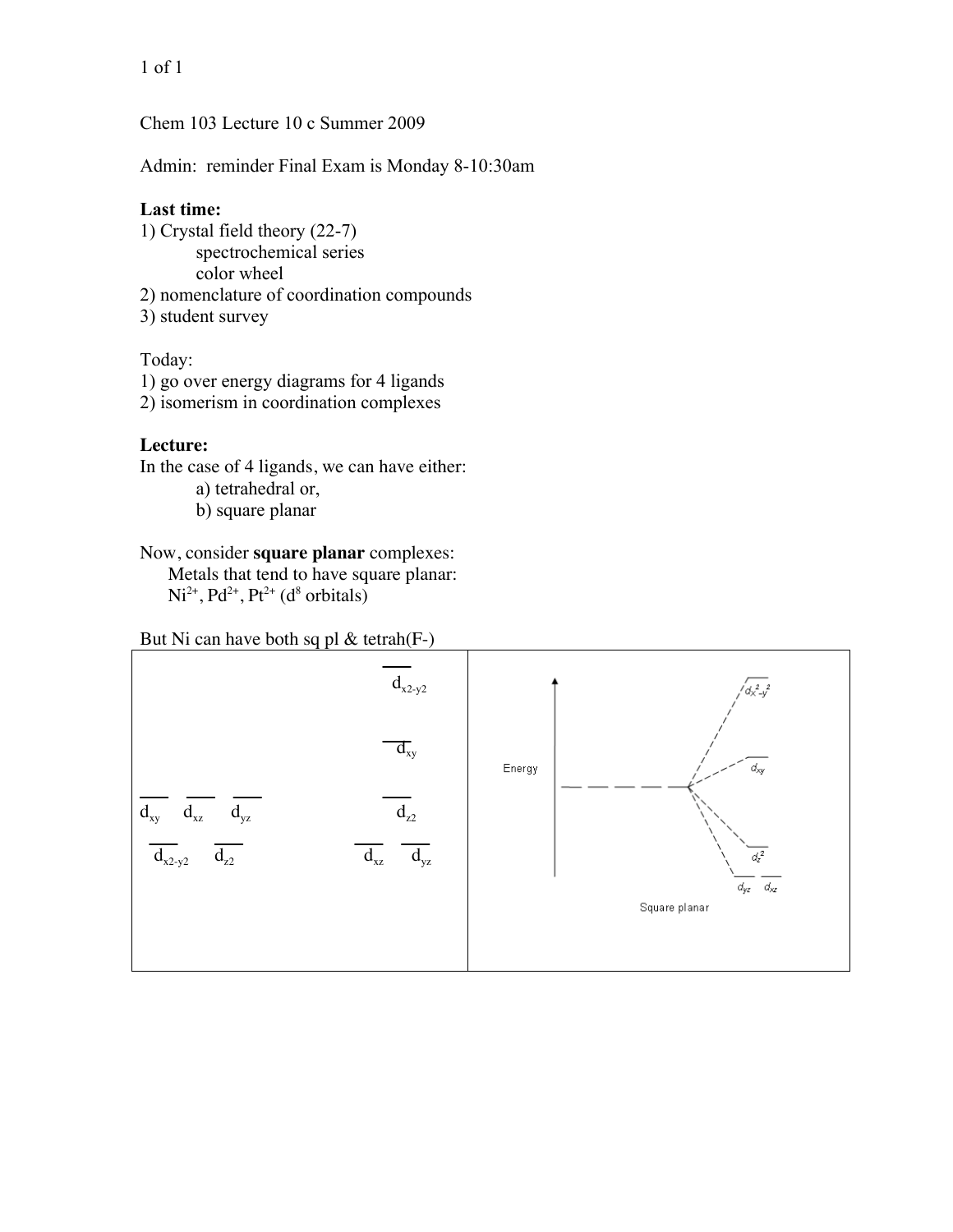**Isomers** are sometimes observed with coordination complexes:

Linkage isomers: SCN<sup>-</sup> (thiocyanate ion) can bond with either S or N atoms:  $:S=C=N$ :

 $M - S = C = N$  is "thiocyanato"

M-N=C=S is "isothiocyanato"

*Geometric* isomers: (cis vs trans) Possible for square planar:  $Ma_2b_2$  type of complexes

|  |  | b M b vs b M a |  |
|--|--|----------------|--|
|  |  |                |  |

Possible also for octahedral:  $Ma_2b_4$ 

#### *Enantiomers* or *optical isomers*

Mabcd type of tetrahedral complexes.

You are responsible to the extent covered – look a the examples .

stereoisomers: have same formula but different spatial arrangemts: structural isomers, linkage isomers, In addition,

2 kinds: optical and geometric isomers

geometrical isomers: e.g. [Pt(NH3)2Cl2] (sq planar: cis & trans configs)

Possibilities for tetrahedral complexes MA4, MA3B , MA2B2, MA2BC one isomer MABCD 2 isomers; mirror images (optical isomers) MA2B2 sq planar: 2 geo isomers: cis and trans Octahedral: many possibilities: This is optional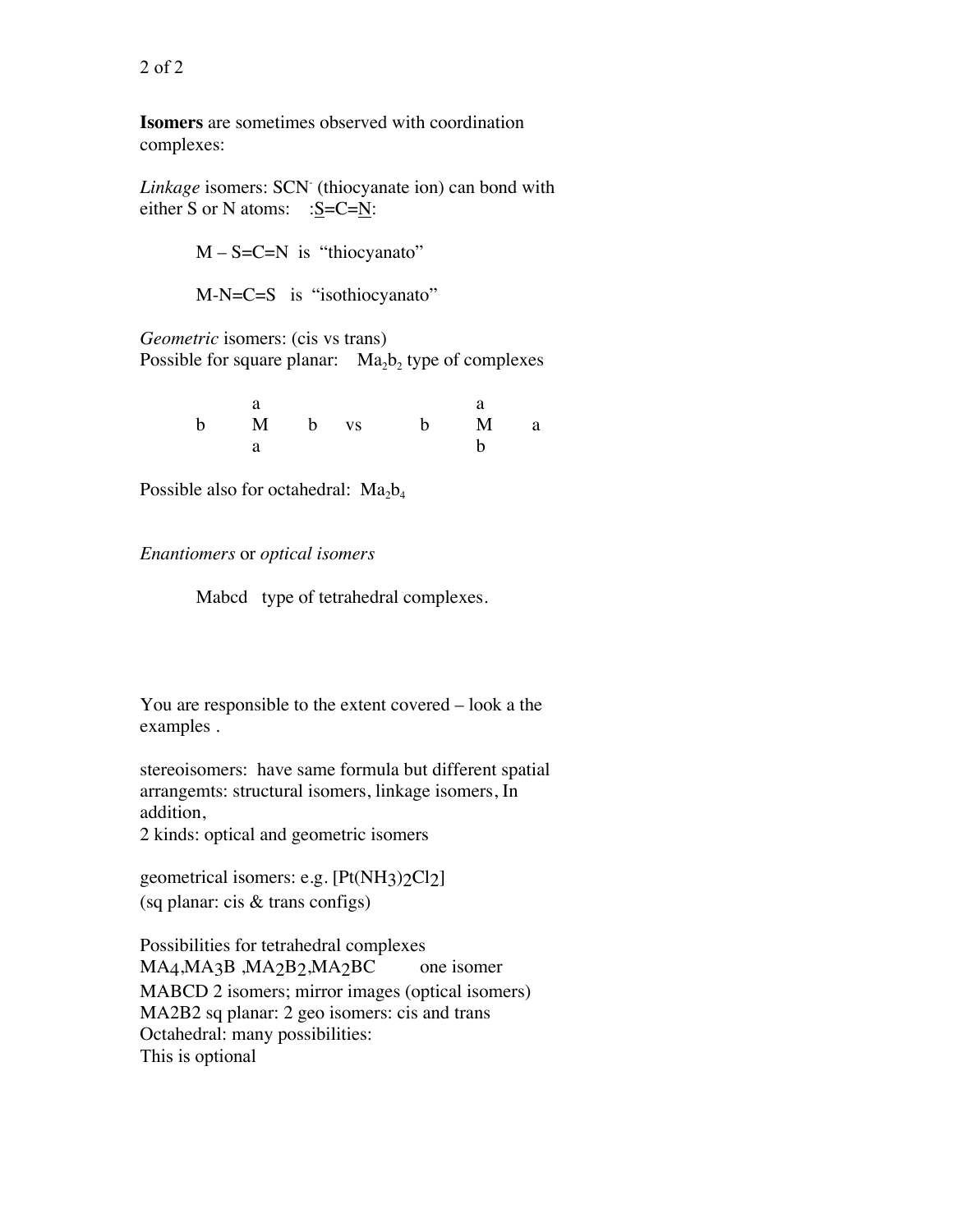# **Hardness or softness of a Lewis acid or base:**

Phenomenon is that specific metals tend to form salts with specific anions:

| metal         | anion     |
|---------------|-----------|
| Ca, Mg        | carbonate |
| Cu, Pb, Hg    | sulfide   |
| Na, K         | Chloride  |
| Al, Ti and Fe | Oxide     |

Underlying principle: how tightly bound the metal electrons are:

tightly bound  $=$  low polarizability



As effective z increases, the lower the polarizability.

 $Hard = low polarizability$ ; Soft = high polarizability

Hard acid: acceptor of e- pair is of low polarizability. eg. most metal ions and atoms. (the smaller the ionic radius and the higher the oxidation state, the harder the Lewis acid).

Hard base:  $e^-$  pairs are of low polarizability; due to high electronegativity of the atom to which the lone pair is assigned.

Soft base: opposite of above. Say the e- pair is far from the nucleus: eg iodide., then it is polarizable and hence soft. (eg

Soft acids: like Au and Pt. Not affected by oxygen.

## **HSAB principle**

HSAB stands for 'hard and soft acids and bases. HSAB is widely used for explaining stability of compounds and reaction mechanisms and pathways. The theory is used in contexts where a qualitative, rather than quantitative description would help in understanding the predominant factors which drive chemical properties and reactions. This is especially so in transition metal chemistry where numerous experiments have been done to determine the relative ordering of ligands and transition metal ions in terms of their hardness and softness.